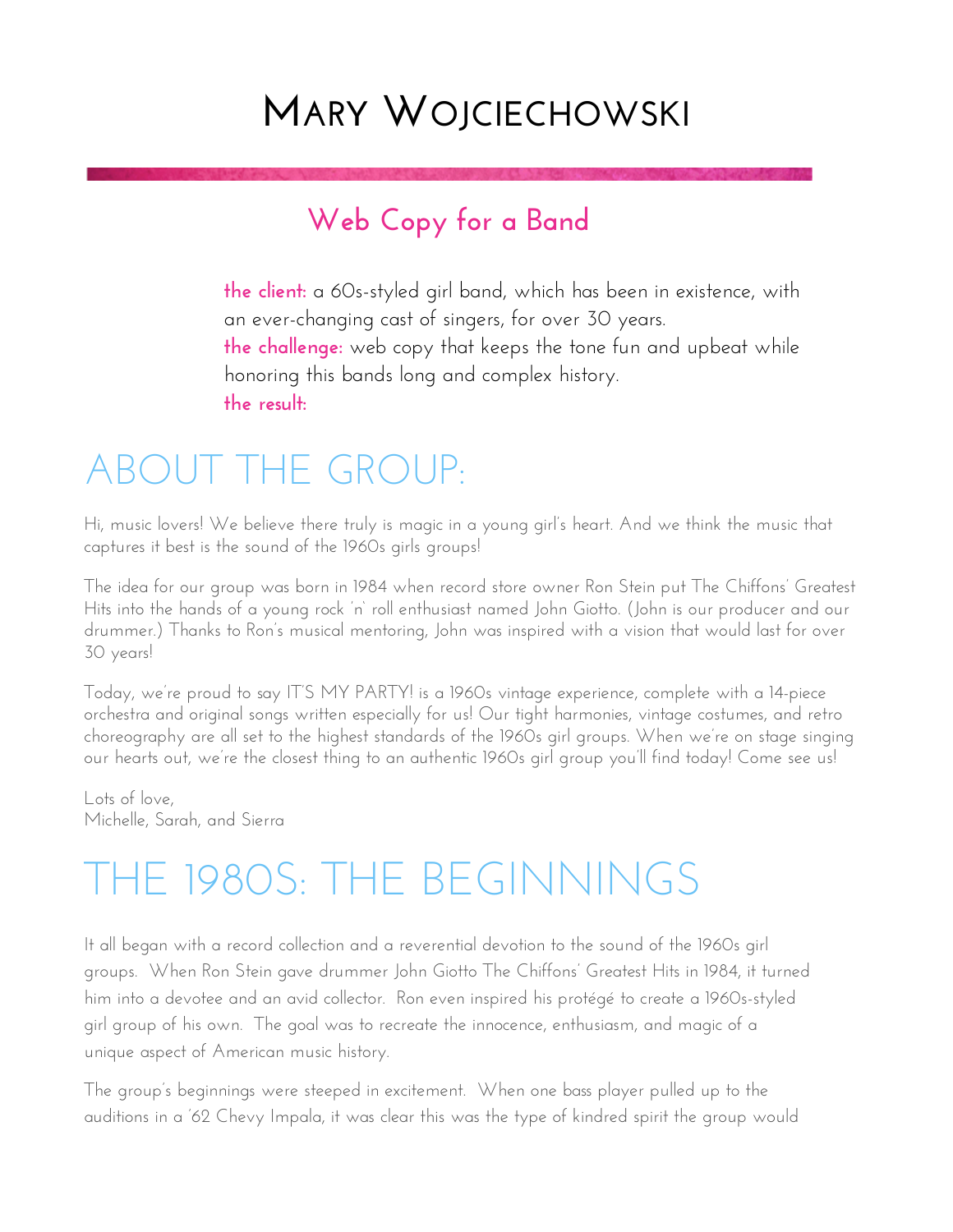be bound to attract. IT'S MY PARTY! was born in 1985 featuring the first generation of girls Liz, Sonia, and Sharon. The girls' first performance was an outdoor event celebrating Penfield, NY's 175th anniversary. Throughout the '80s the group performed at favorite Rochester, NY clubs such as The Casablanca, Schnozz's, and The Red Creek.

#### **The '80s molds IT'S MY PARTY! into much more than a tribute band.**

In 1986, IT'S MY PARTY! saw the fruitful addition of Paul Kanack as bass player, and in 1987 he began writing original songs for the girls to introduce. With his enthusiastic support, financial backing, and exciting original music, Paul helped co-lead the group, and IT'S MY PARTY! became much more than a tribute band; it was a vintage experience.

In 1988, the third generation of IT'S MY PARTY! girls made a giant leap forward, becoming the first to record original material. The first full-length album, IT'S MY PARTY!, was a cassette tape that included eight songs, seven of which were originals. Eliza, whose voice can be heard on this cassette, became the first IT'S MY PARTY! girl to rise to success as an actress and singer. Her accomplishments include voicing the female characters of "South Park" for four seasons.

For IT'S MY PARTY!, the '80s laid the foundation of a vision that would extend beyond three decades.

# THE 1990S: DEVELOPMENT

After a brief hiatus, IT'S MY PARTY! was reborn in 1992, this time with a teenage lineup of girl singers, who recorded two singles before moving on. Throughout the '90s, IT'S MY PARTY would see many talents come and go, their contributions all helping to refine the music and direction.

#### **A decade of flux puts IT'S MY PARTY! to the test.**

Despite the shifting lineup, the fun and appeal of IT'S MY PARTY! remained a mainstay. The girls appeared on local radio programs like "Brother Wease" and Uncle Roger's "Homegrown," where Uncle Roger was so impressed with the girls' a cappella singing, he invited them to sing at the station Christmas party! Everywhere the girls performed, their stage presence and original music gained them new fans.

The late-'90s saw a return to the studio. In 1997, the group released the CD single Can't on Mister Cat Records. In true IT'S MY PARTY! style, the release party took place at a family fun center, where guests skated around the girls as they performed from the center of the rink. In 1998, maxi-single CD That Boy John was released, which included "I'm Bobby's Girl," an original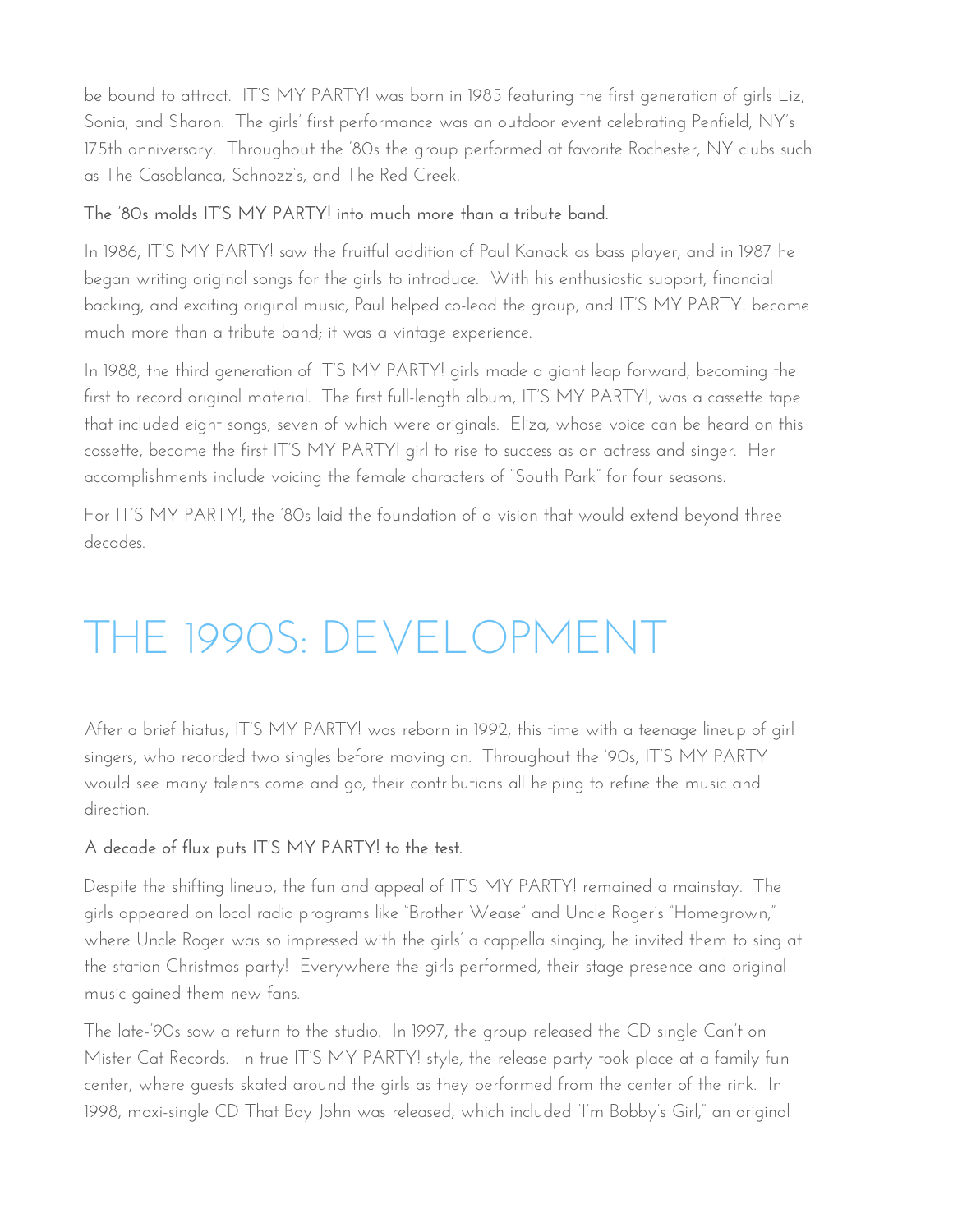song by new and enthusiastic band member Syeed Abdulal-Haqq. During the mastering session, the group was honored to receive positive input from Sheila Bergel, a girl group authority and publisher of Cha Cha Charming magazine.

#### **IT'S MY PARTY! goes national!**

The end of the '90s brought monumental payoffs as the group's appeal went national. In 1999, the girls met and sang with legendary '60s group The Pixies Three at the Marshfield Fair in Marshfield, Massachusetts, performing "It's Summertime USA" on stage alongside their music idols. In July of that year, the girls appeared in Los Angeles for the first time, performing at the International Pop Overthrow Festival, where the audience went wild over the girls' unique sound. Their newest original, "On The Beach Tonight," was released as a part of the festival's compilation. Later that year, the girls made their television debut, appearing on a Medford, Massachusetts TV show, "The Record Collector's Corner."

As the '90s drew to a close, it was clear that IT'S MY PARTY! had developed wide appeal. A decade of change turned out to be the proving ground for a musical vision capable of withstanding the test of time.

# THE 2000S: GROWTH

The new millennium ushered in a period of exciting growth. Though the group's look, sound, and style was firmly established, IT'S MY PARTY! would continue to strive for perfection in every detail, immersing audiences in the most authentic 1960s-styled girl group experience available. In 2000, fans finally received Can I Get To Know You Better?, the group's first full-length album since their cassette tape release in 1988. The CD featured 8 original songs among its 12 tracks, and its success proved that IT'S MY PARTY! was much more than a cover band. Legendary Los Angeles DJ Rodney Bingenheimer endorsed the album on the air, and IT'S MY PARTY! was heard on radio stations across the country. The album's popularity even drew fan mail from all over the world, including Italy and Australia. Can I Get To Know You Better? quickly sold out its first pressing and continues to sell today.

#### **IT'S MY PARTY! rubs elbows with 1960s legends.**

The girls spent the next two years touring, bringing their magic to Massachusetts, Los Angeles, and New York City. After their 1997 impromptu performance with The Pixies Three, the group was invited to perform on their own at the Marshfield Fair in 2000, meeting legends like The Olympics, Little Joe Cook, and Johnny Preston. In 2001, they returned to the Los Angeles International Pop Overthrow Festival, where the girls met and sang for Brian Wilson.

#### **IT'S MY PARTY! becomes a vehicle for rising stars.**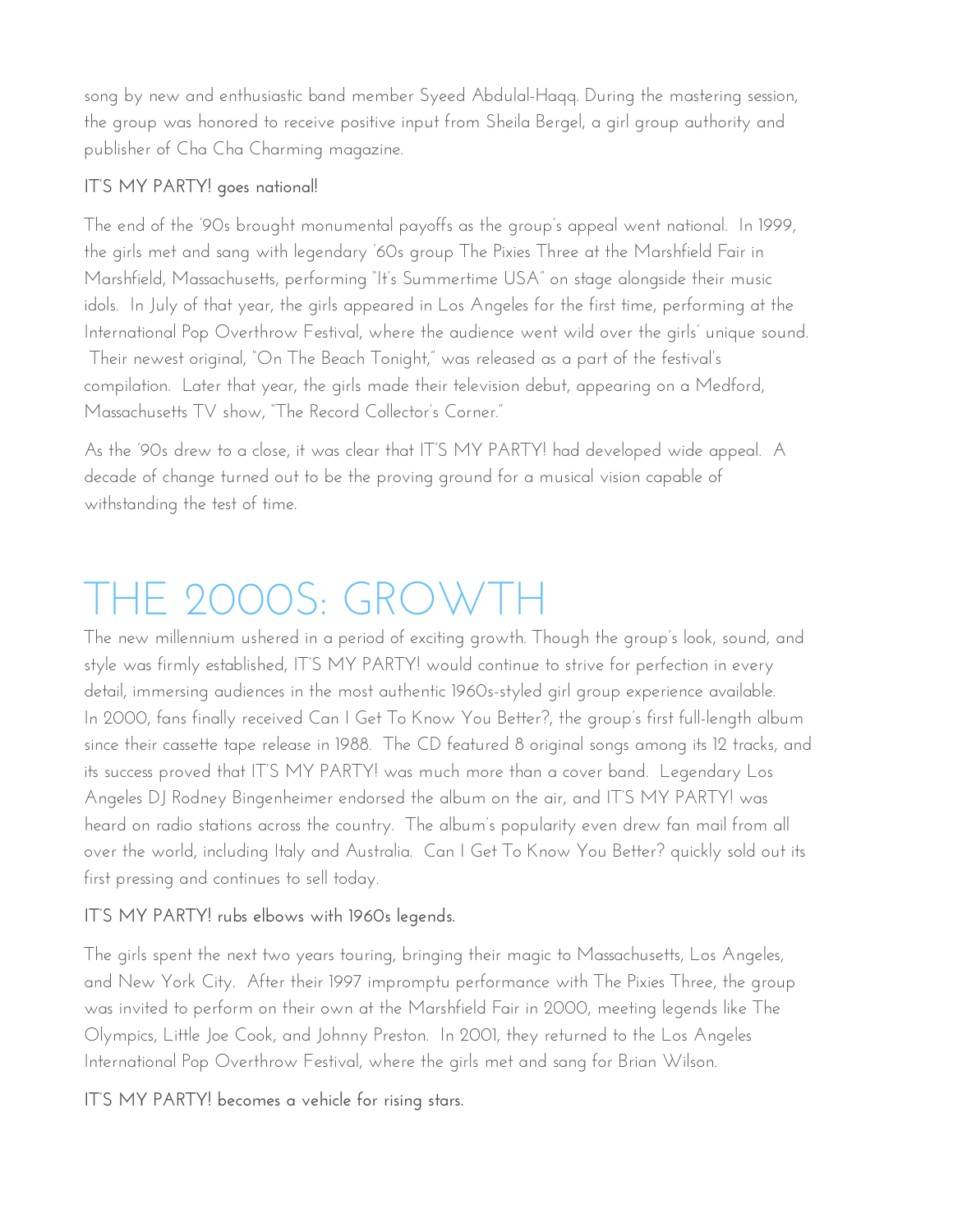Even though the mid-2000s brought changes to the lineup, IT'S MY PARTY! continued to blossom. In 2002, the group contributed "That Boy Belongs to Yesterday" to the compilation album He's A Rebel: The Gene Pitney Story Retold. That same year the group produced another success story in twins Cara and Rhian. After four years, the twins left for Hollywood after signing an exclusive contract with "American Idol." The twins also appeared on "The Voice" turning all four chairs.

During the late 2000s, the group surged ahead. After buying new instruments and revamping the studio, IT'S MY PARTY! released its third full-length album, R.S.V.P. One of the eight original songs on the album was Paul Kanack's celebrated "Joy of Love." Following the release, the group went on tour again, entertaining fans all over the county. In 2009, IT'S MY PARTY! was honored with a request from author John Clemente to include the group in his book Fabulous Females Who Rocked The World.

By the end of the decade, the lineup had to change again, but IT'S MY PARTY! fans were excited to see what the new decade and the new singers would have to offer.

# $2010\text{-}\mathrm{NOW: STATEI}$

When the group re-formed in 2010, the new girls remained the faces and voices of IT'S MY PARTY! for five productive seasons. In 2011, the group was asked to perform at the Rochester, NY Lilac Festival. Since their 1998 performance, the local festival had grown into a high profile event with an international draw. In 2012, IT'S MY PARTY! released a maxi-single MP3 download, Wanna Make Him Mine. The two originals on the release, "Dear Michelle (The Fighting's Begun)" by Paul Kanack and "Bus Driver" by Syeed Abdulal-Haqq, carried on the group's tradition of original music and quickly became concert favorites.

Live performances became even more dynamic. The group added a string section to fill out their unique sound, and historic 1960s PAMS radio jingles as a way to segue songs.

In 2014, after recording "You Won't Even Know Her Name," the group's lineup changed again. IT'S MY PARTY! fans have come to embrace each new generation as they carry on a wellestablished tradition of delivering the most riveting 1960s girl group experience available today.

#### **IT'S MY PARTY! plans for the future.**

The original dream that began in 1985 has become a reality celebrated by audiences from coast to coast and continues to grow. Not only does the current lineup have plans for new material and live performances, but the group is seeking new ways to reach audiences all over the country.

Producer John Giotto, manager/songwriter Paul Kanack, and songwriter Syeed Abdulal-Haqq together with a dynamic, ever-changing cast of musicians and singers are only a part of the IT'S